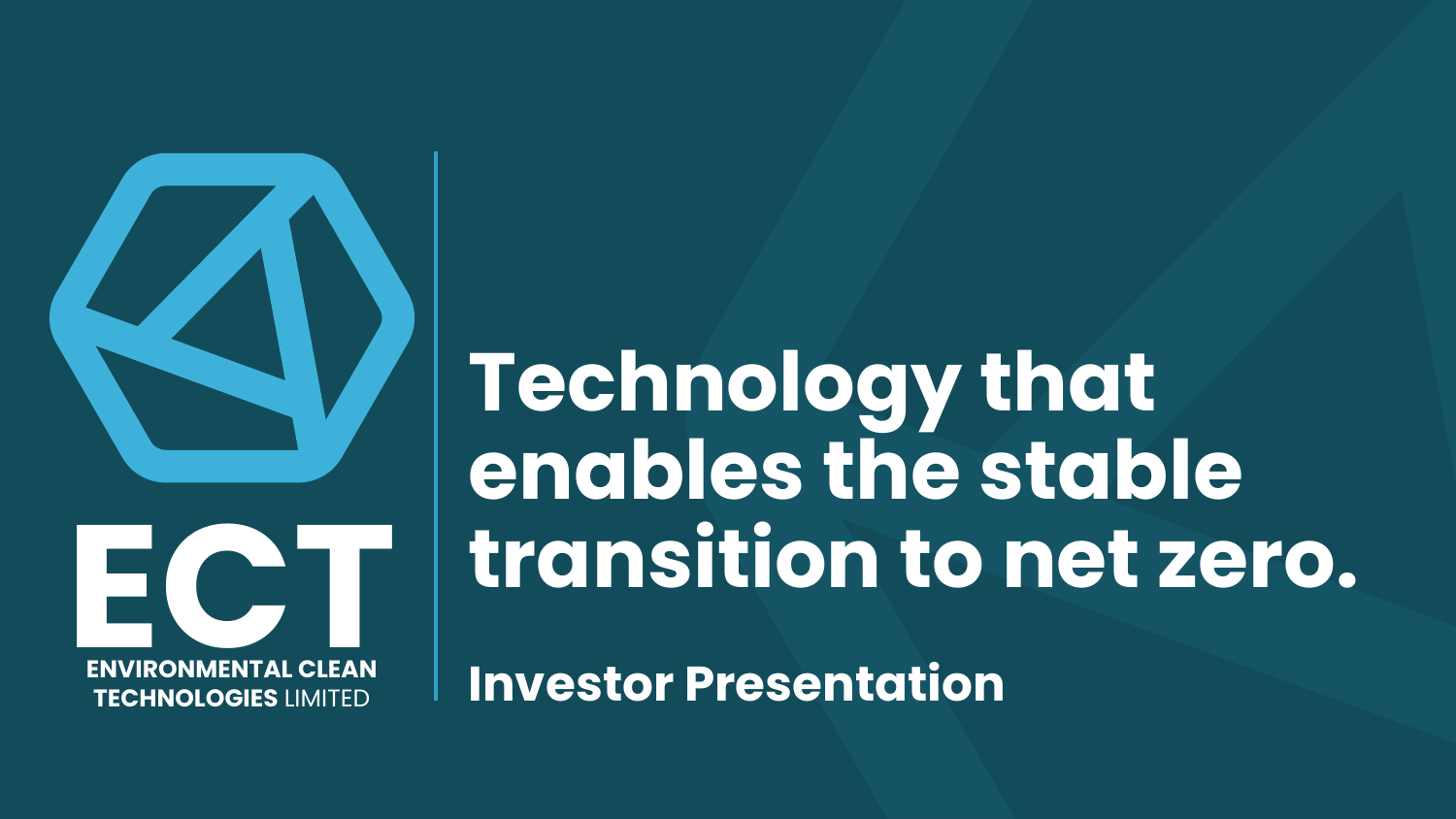### **Disclaimer**

Environmental Clean Technologies Limited ("ECT" or "the Company") has taken all reasonable care in compiling and producing the information contained in this presentation. The Company will not be responsible for any loss or damage arising from the use of the information contained in this presentation. The information provided should not be used as a substitute for seeking independent professional advice in making an investment decision involving Environmental Clean Technologies Limited. Environmental Clean Technologies Limited makes no representation or warranty, express or implied, as to the accuracy, reliability, or completeness of the information provided. Environmental Clean Technologies Limited and its respective directors, employees, agents and consultants shall have no liability (including liability to any person by reason of negligence or negligent misstatement) for any statements, opinions, information, or matters, express or implied arising out of, contained in or derived from, or any omissions from this presentation.

This presentation contains "forward looking statements" which involve known and unknown risks, uncertainties and other factors which may cause the actual results, performance or achievements of ECT, industry results or general economic conditions, to be materially different from any future results, performance or achievements expressed or implied by such forward looking statements. In particular, certain forward looking statements contained in this material reflect the current expectations of management of the Company regarding among other things: (i) our future growth, results of operations, performance and business prospects and opportunities; (ii) expectations regarding the size of the market and installed capacity of our project plants; (iii) expectations regarding market prices and costs; and (iv) expectations regarding market trends in relation to certain relevant commodities, including benchmark thermal coal and metallurgical coal prices and foreign currency exchange rates.

Forward looking statements are only predictions and are not guarantees of performance. Wherever possible, words such as "may," "would," "could," "will," "anticipate," "believe," "plan," "expect," "intend," "estimate," "aim," "endeavour" and similar expressions have been used to identify these forward looking statements. These statements reflect the Corporation's current expectations regarding future events and operating performance, and speak only as of the date of this material. Forward looking statements involve significant known and unknown risks, uncertainties, assumptions and other factors that could cause our actual results, performance or achievements to be materially different from any future trends, results, performance or achievements that may be expressed or implied by the forward looking statements, including, without limitation, changes in commodity prices and costs of materials, changes in interest and currency exchange rates, inaccurate geological and coal quality assumptions (including with respect to size, physical and chemical characteristics, and recoverability of reserves and resources), unanticipated operational difficulties (including failure of plant, equipment or processes to operate in accordance with specifications or expectations, cost escalation, unavailability of materials and equipment, delays in the receipt of government and other required approvals, and environmental matters), political risk and social unrest, and changes in general economic conditions or conditions in the financial markets or the world coal, iron and steel industries.

The materiality of these risks and uncertainties may increase correspondingly as a forward looking statement speaks to expectations further in time. Although the forward looking statements contained in this material are based upon what the Company believes to be reasonable assumptions, the Company cannot assure investors that actual results will be consistent with these forward looking statements. These forward looking statements are made as of the date of this material and are expressly qualified in their entirety by this cautionary statement. We do not intend, and do not assume any obligation, to update or revise these forward looking statements, unless otherwise required by law. Prospective purchasers are cautioned not to place undue reliance on forward looking statements. This presentation is for information purposes only and does not constitute an offer to sell or a solicitation to buy the securities referred to herein.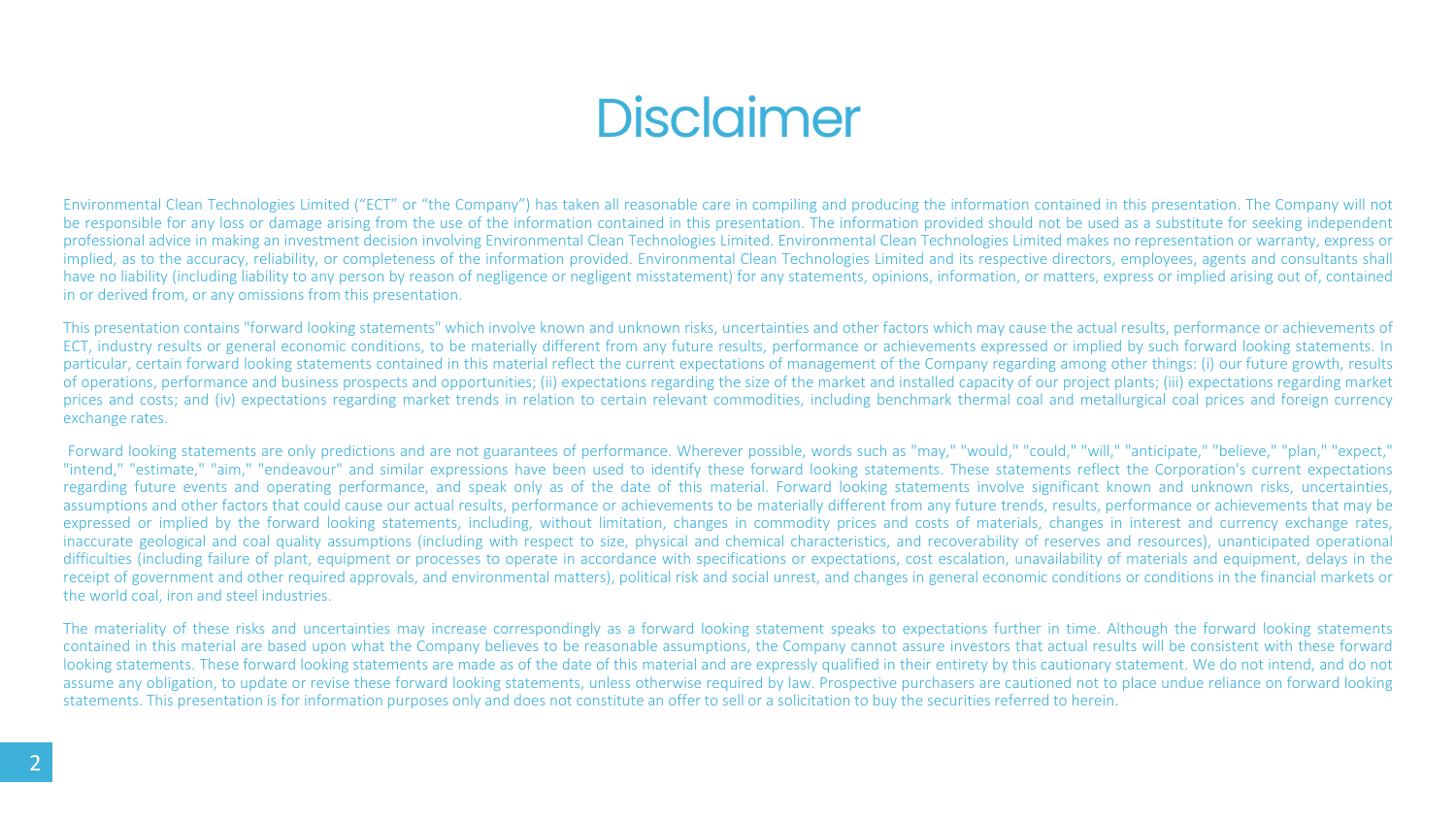### The Problem

Households, businesses and governments around the world are consuming energy at unprecedented levels while demanding reliability and affordability

This current high emissions reality is challenged by the global commitment to reach net zero emissions by 2050

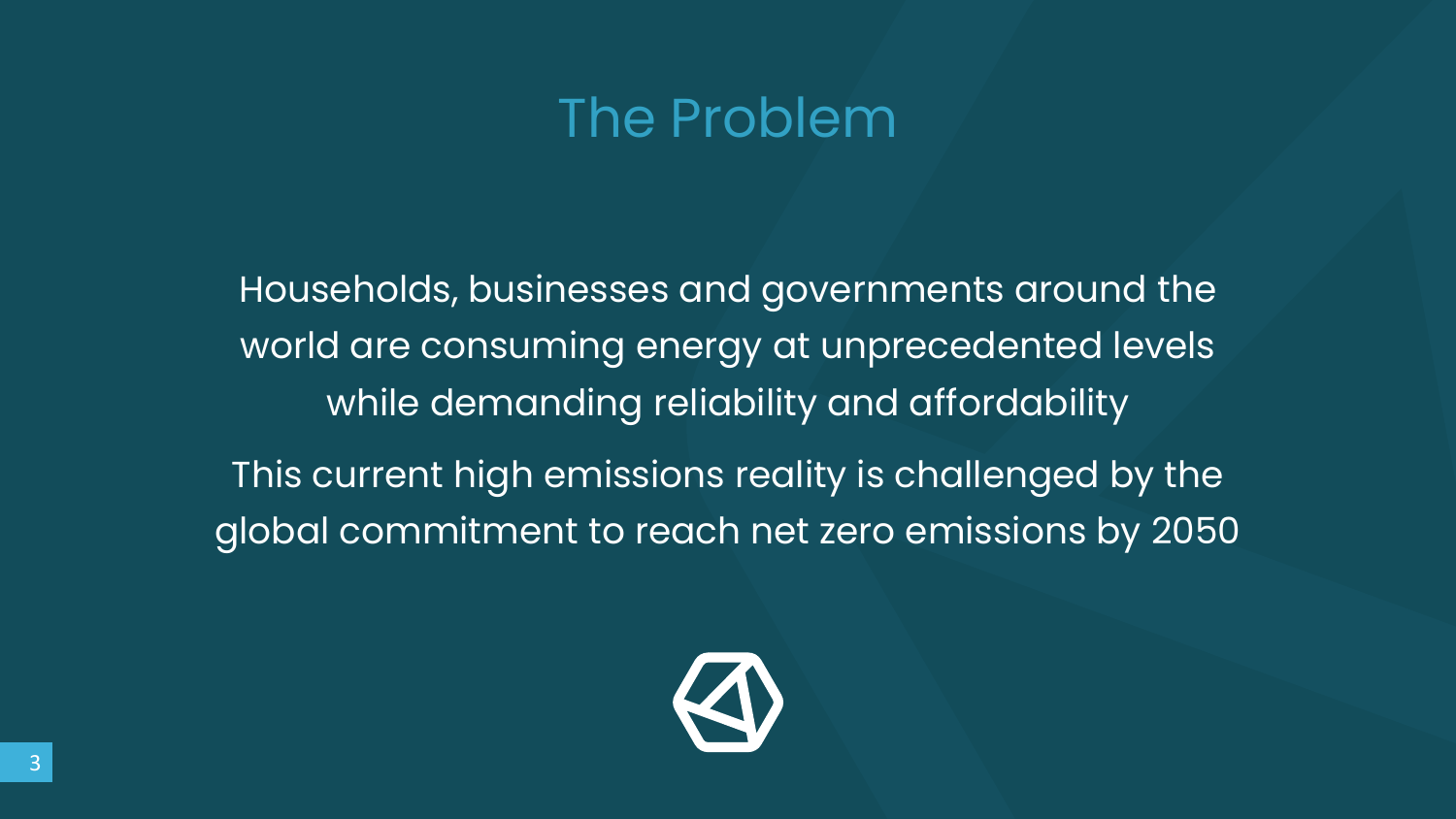### The Solution

**ECT** bridges the gap between the current high emission reality and the zero-emission world of the future

**ECT's** technology aims to play a key role in the transitional pathway to net zero by utilising abundant low rank and waste fuel sources in a new, clean way

**ECT's** technology suite creates clean and reliable applications and products for the energy, agricultural and industrial sectors

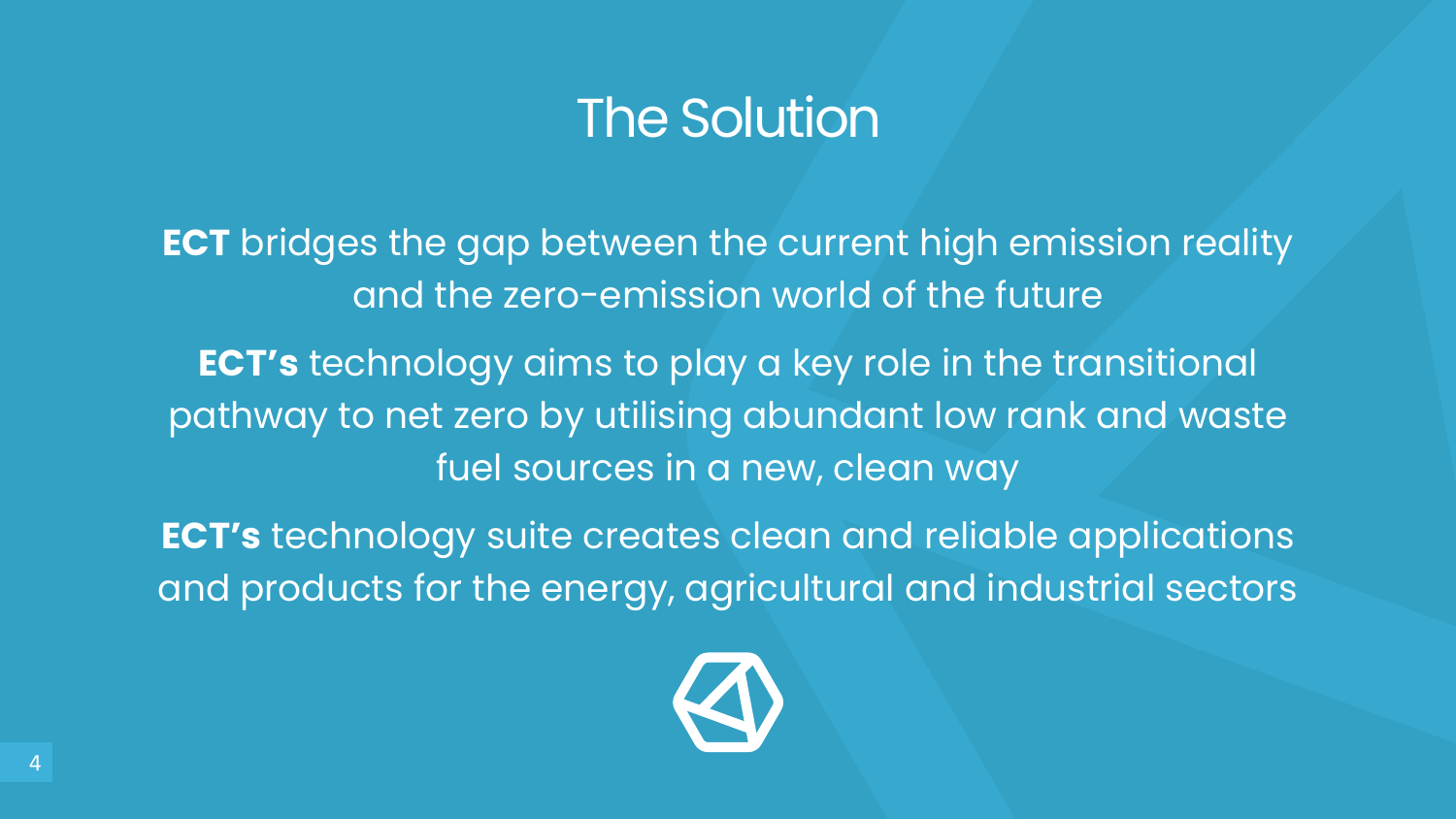### **ECT's** technology suite is the bridge to net zero emissions

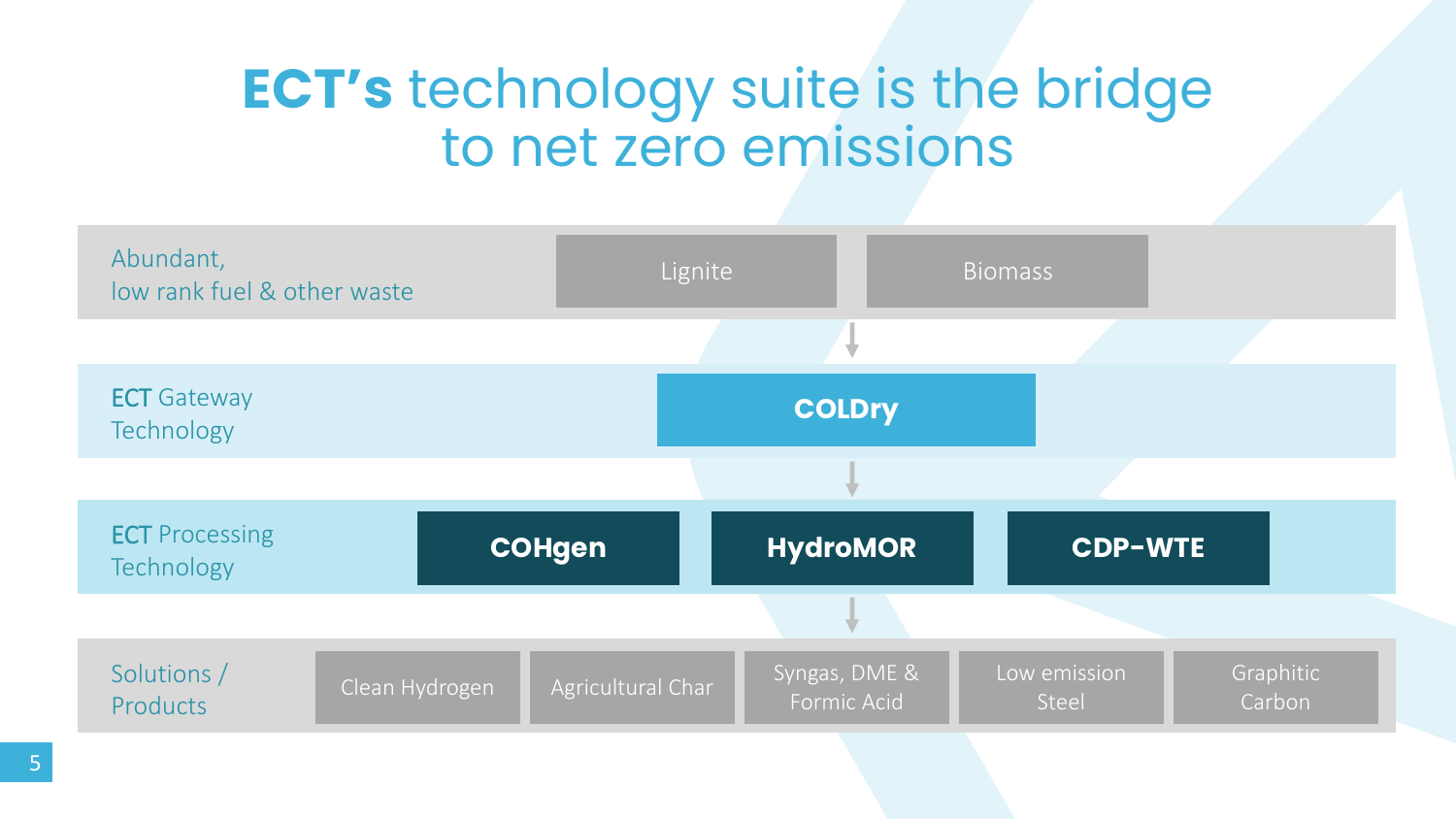## **ECT** Technology

**ECT's** technology suite enables the adoption of net zero emission targets by decarbonising conventional resources to create net zero emissions energy, industrial and agricultural products

Cost effective lignite drying & waste stream blending is the 'gateway' enabler to higher value applications



Moving up the value Moving up the value chain chain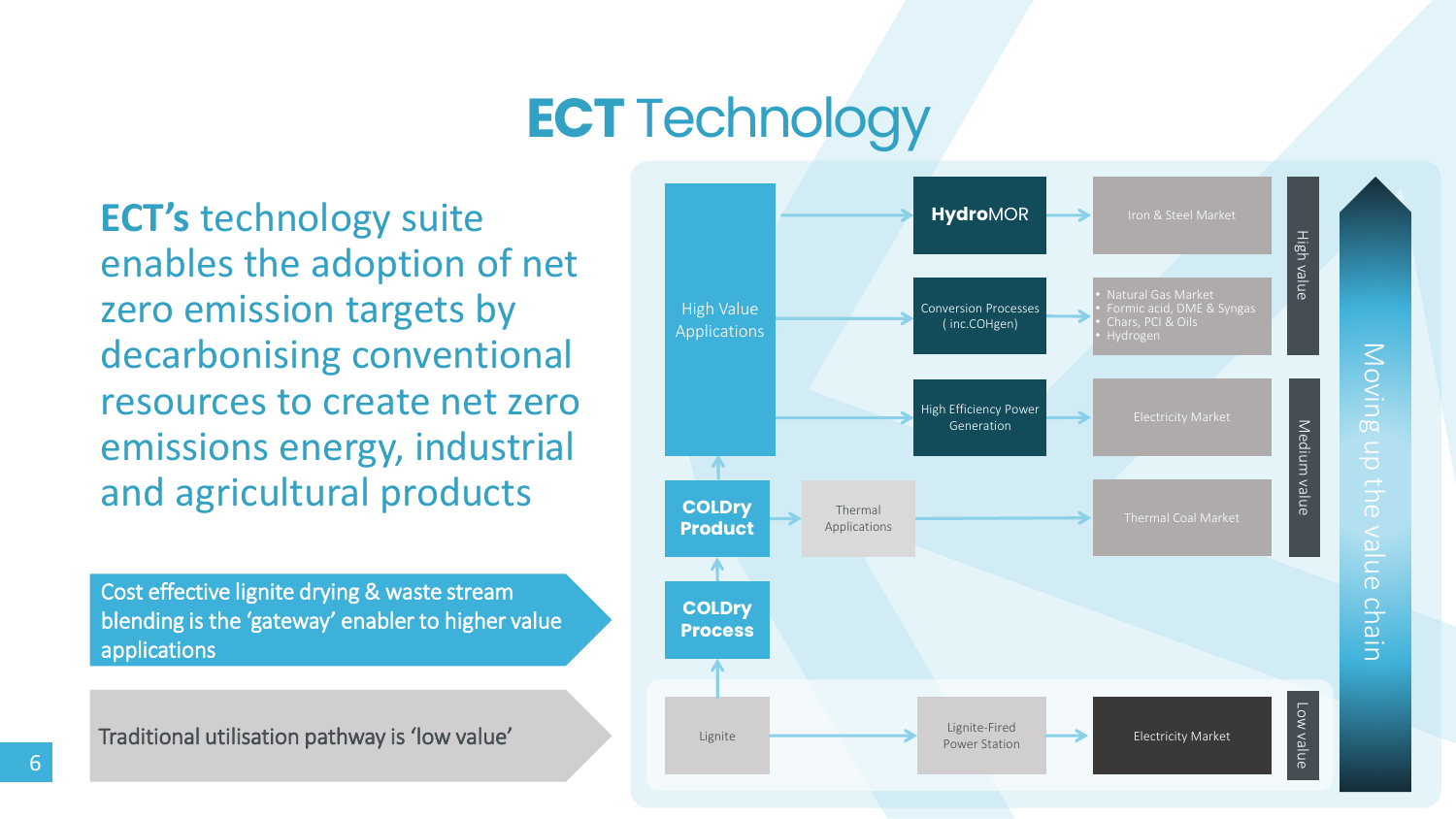# **COLD**ry

### The world's most efficient drying process for high moisture content feedstocks

- Low temperature
- Low pressure
- Reduces +50% moisture to <15%
- ~200% increase in calorific value
- $\checkmark$  Zero emissions
- Option to harvest evaporated water
- Thermally stable pellet = storable & transportable
- $\checkmark$  Feedstock for higher value applications including iron & steel, hydrogen, fertiliser and other fuels
- $\checkmark$  Flexible process for waste stream blending and pelletising

*"One distinct advantage of COLDry is the relative low heat requirements in the drying process, allowing for the opportunity to make use of waste heat from an industrial facility or power plant."*  Dr Victor Der - Former Assistant Secretary for Fossil Energy, US Dept. of Energy & General Manager, North America, Global CCS Institute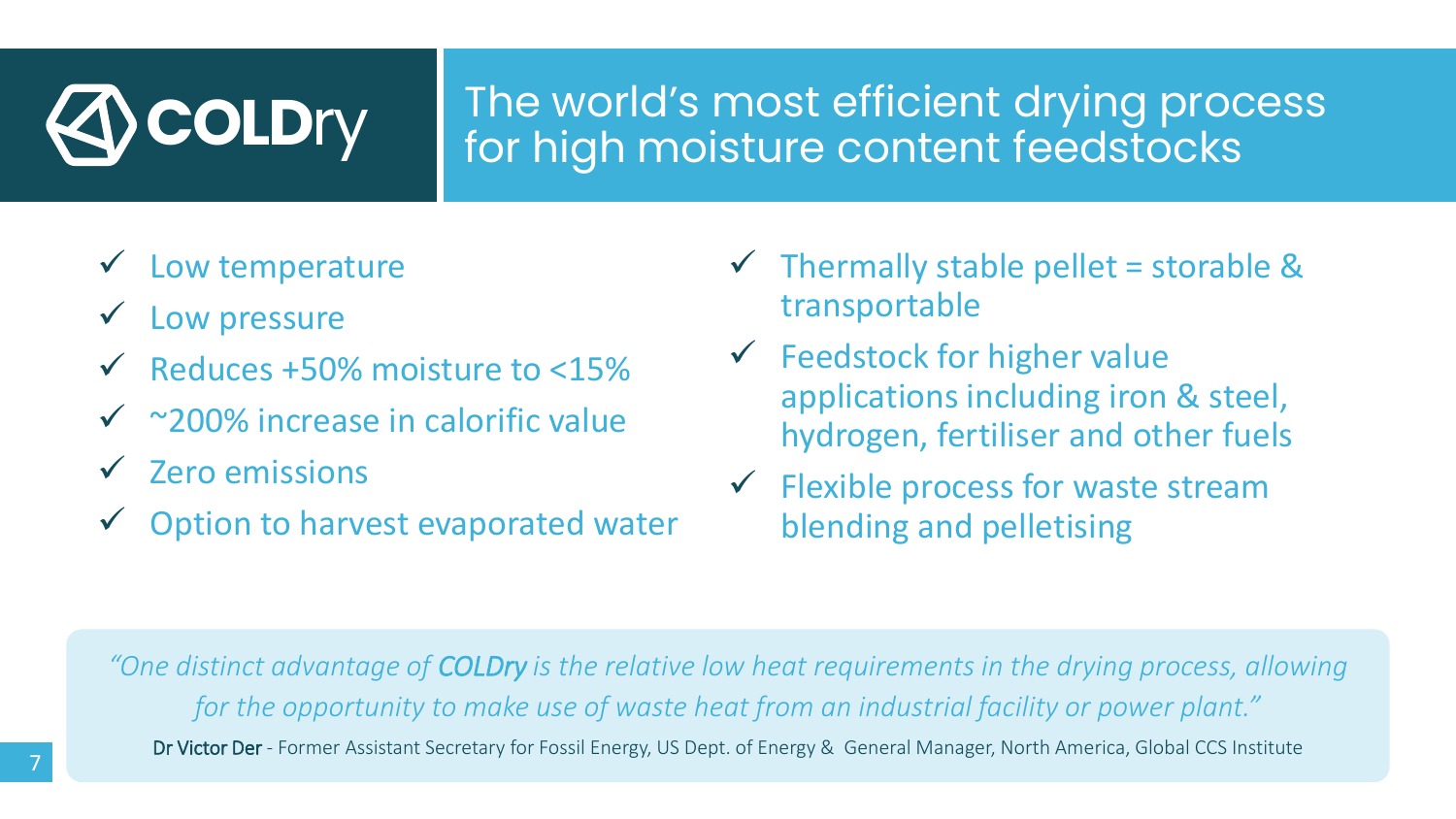

### The world's most efficient drying process for high moisture content feedstocks

- High pressure and high temperature = high energy cost
- Steam tube drying is the conventional lignite drying method over the past century
- Upgraded Brown Coal (UBC) is a recently developed high temperature, high pressure method
- **COLD**ry is the world's first low temperature (35-45°C), low pressure drying method capable of producing a higher value product via a low cost, zero  $CO<sub>2</sub>$  process

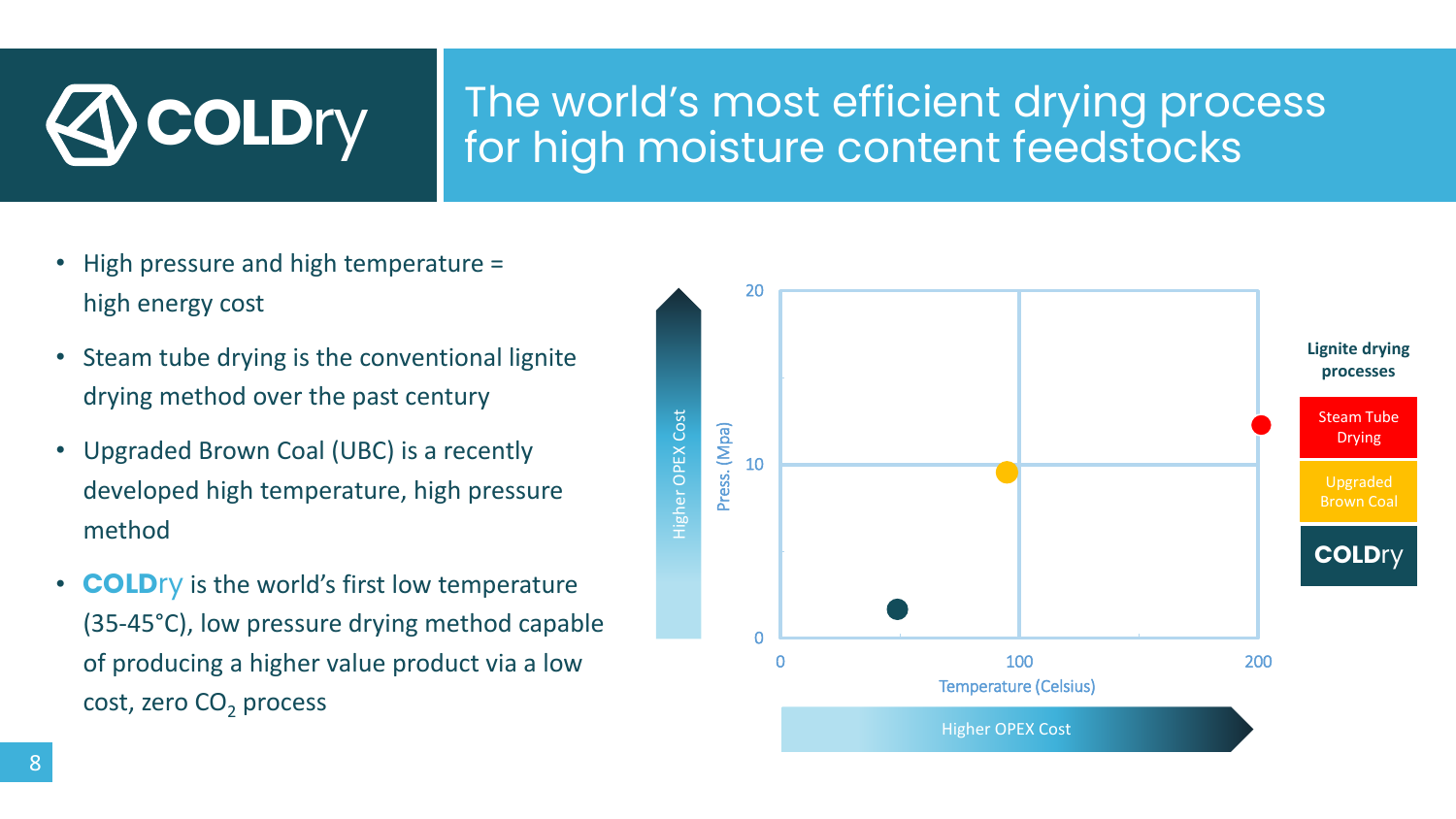# **COHgen** Low cost, low emission hydrogen production from lignite

- $\checkmark$  Low temperature, more efficient = lower cost capex and opex
- $\checkmark$  Lower CO<sub>2</sub> emissions than the coal gasification steam reforming process
- $\checkmark$  >50% hydrogen concentration in the gas stream
- $\checkmark$  Low-cost feedstock = lignite
- $\checkmark$  Replace expensive, emission intensive natural gas
- $\checkmark$  Alternative lower CO<sub>2</sub> use to rotary kiln
- $\checkmark$  Scalable
- ✓ Affordable, abundant, reusable catalyst
- Majority of the carbon captured in solid form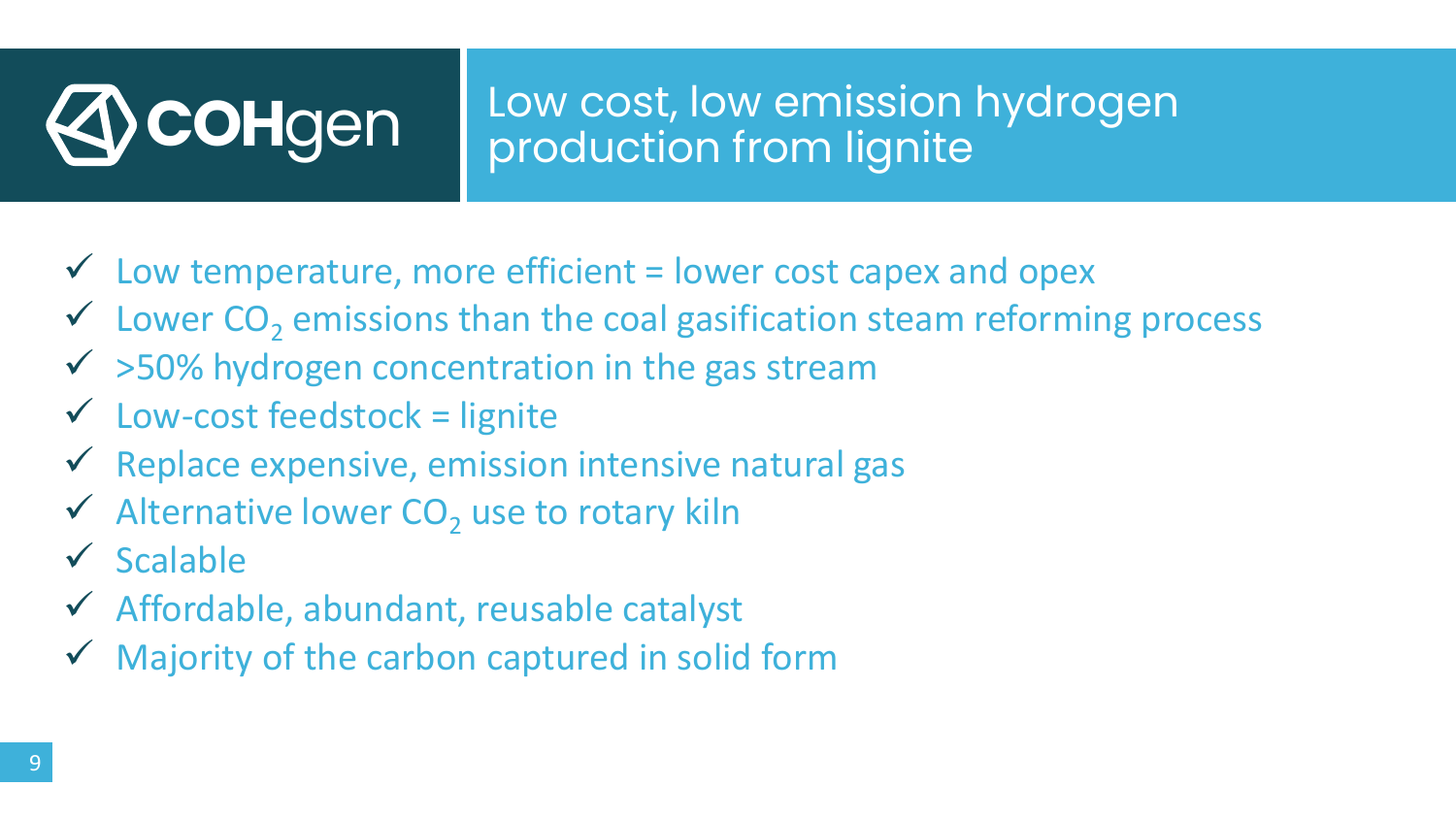

World's first lignite-based **Hydro**MOR iron making technology

- ✓ Utilising hydrogen extracted from lignite to decrease costs & emissions
- ✓ **Hydro**MOR is the only lignite-based iron making process
- ✓ Economic at a smaller scale than conventional processes
- $\checkmark$  Operates at lower temperatures = Lower emissions
- ✓ Able to recover iron from waste streams such as iron ore fines, millscale and nickel tailings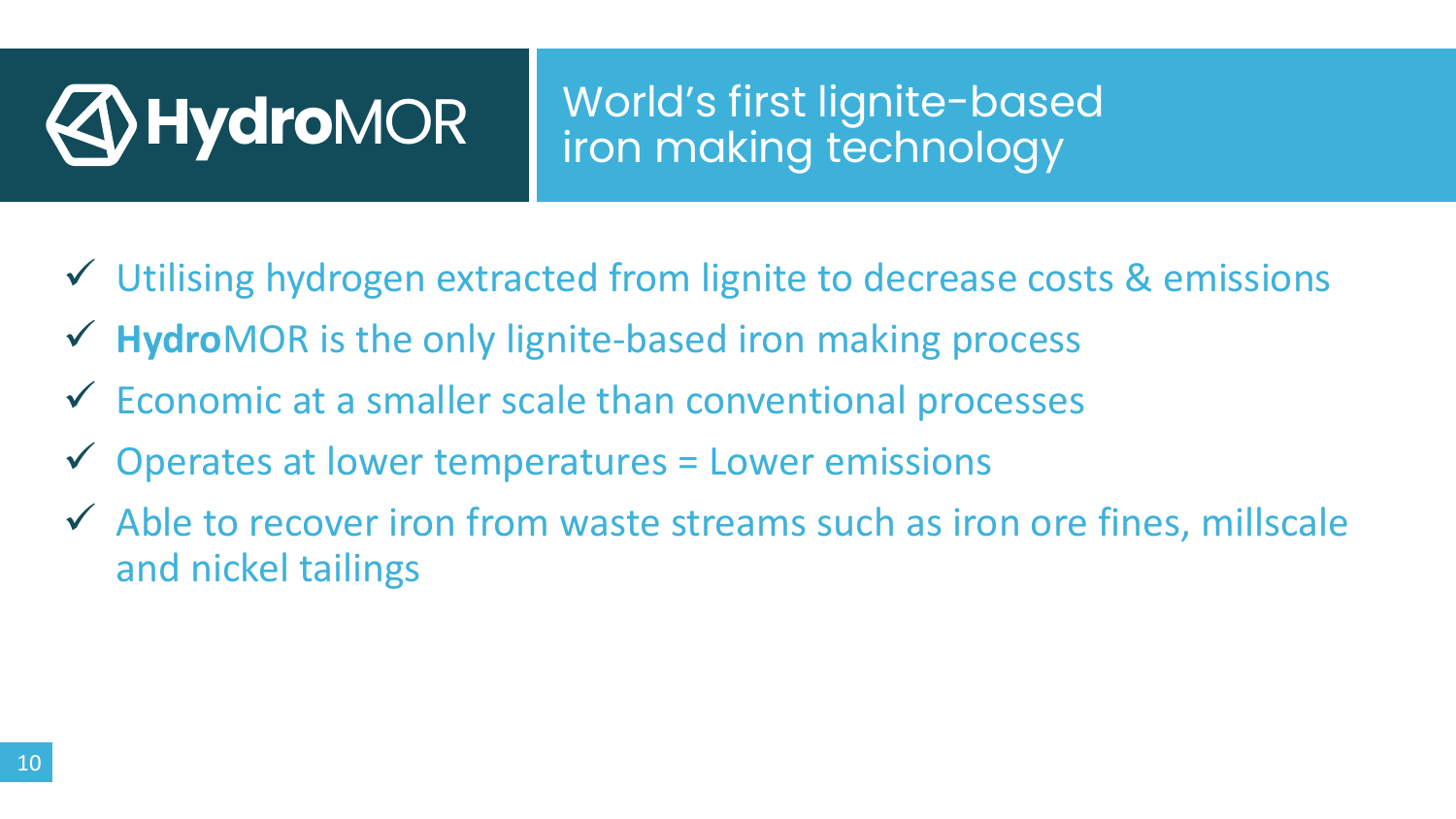The global movement to embrace net zero emission policies and projects that mitigate the effects of climate change **present significant commercial and investment opportunities for ECT's technologies**

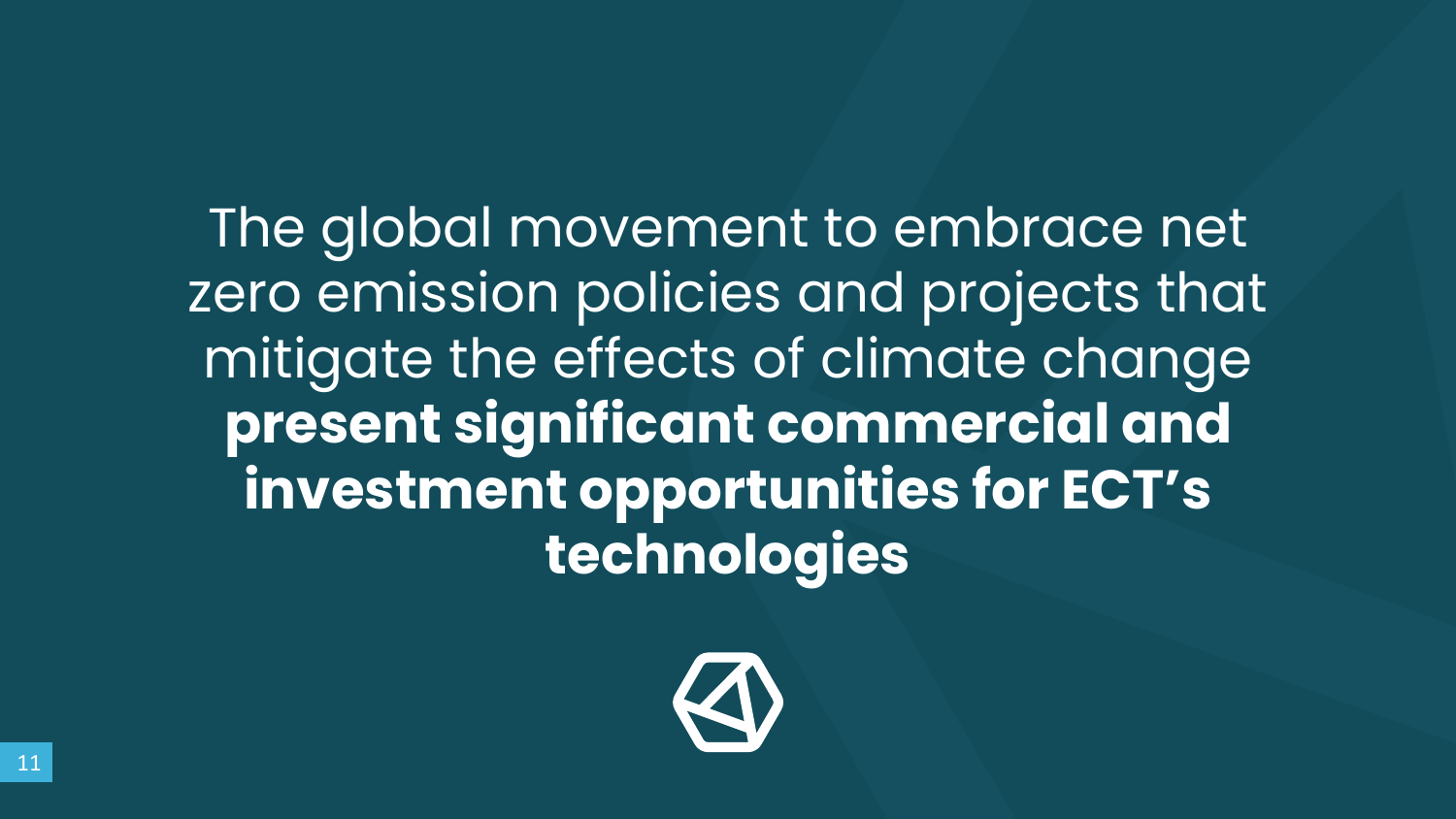### ECT has the Solution

Adoption of ECT's technology suite delivers targeted solutions for the use of lignite and waste resources in a new, clean way across the energy, agricultural and industrial sectors and creates the opportunity to pivot away from lowvalue, high-emission electricity production to higher-value, low and zeroemission applications



**Clean Hydrogen Critical Minerals Critical Minerals Soil Health FUEL RENEWABLES FOOD**



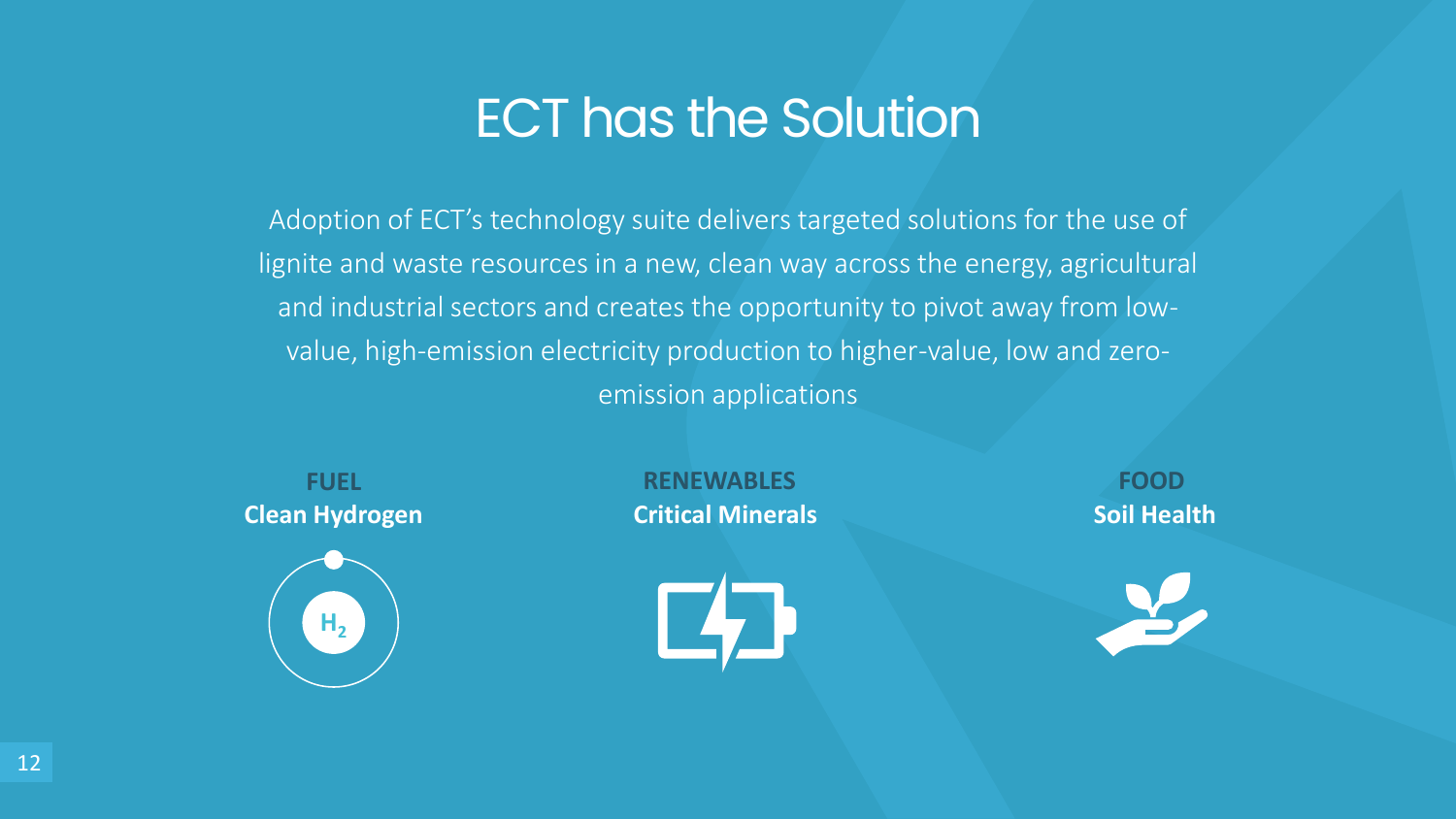### Commercial Opportunities **Hydrogen Market**

**Problem** The transition to renewables is jeopardising grid stability and energy reliability Proposals for a green hydrogen future are currently expensive, inefficient and require large amounts of water and renewable power

There are also significant transportation and storage challenges

**Solution** ECT's technology suite uses cheap and abundant lignite and waste feedstocks for reliable net zero emission hydrogen & associated products

**So What** ECT can open cost effective, near-term, reliable net-zero emission hydrogen production using ECT can open cost effective, near-term, reliable net-zero emission hydrogen production using abundant, existing fuel sources and infrastructure without the need for expensive carbon capture and storage (CCS)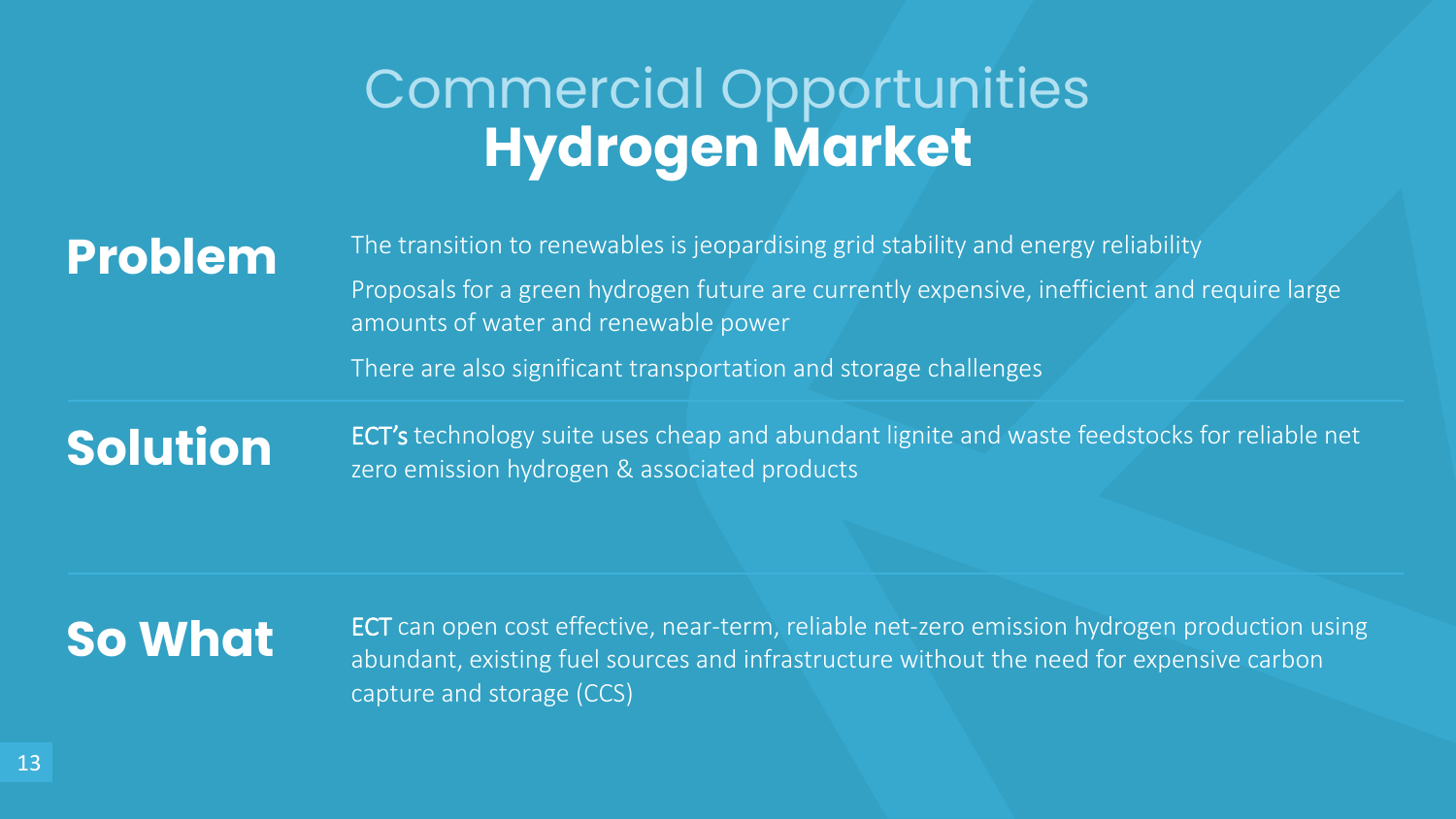### Commercial Opportunities **Agricultural Market**

**Problem** Our soils are in crisis and our capacity to feed the world's growing population in the midst of climate change & deforestation is a significant challenge

**Solution** The addition of char, an abundant downstream by-product of the COLDry process, helps soils regain their rich biodiversity which in turn facilitates the sequestration of atmospheric carbon

**So What** Until now, the cost and availability of agricultural char has been prohibitive on a large scale, however ECT's low-cost, high-volume char product has the potential to commoditise and unlock the agricultural char market leading to healthy soils on a large scale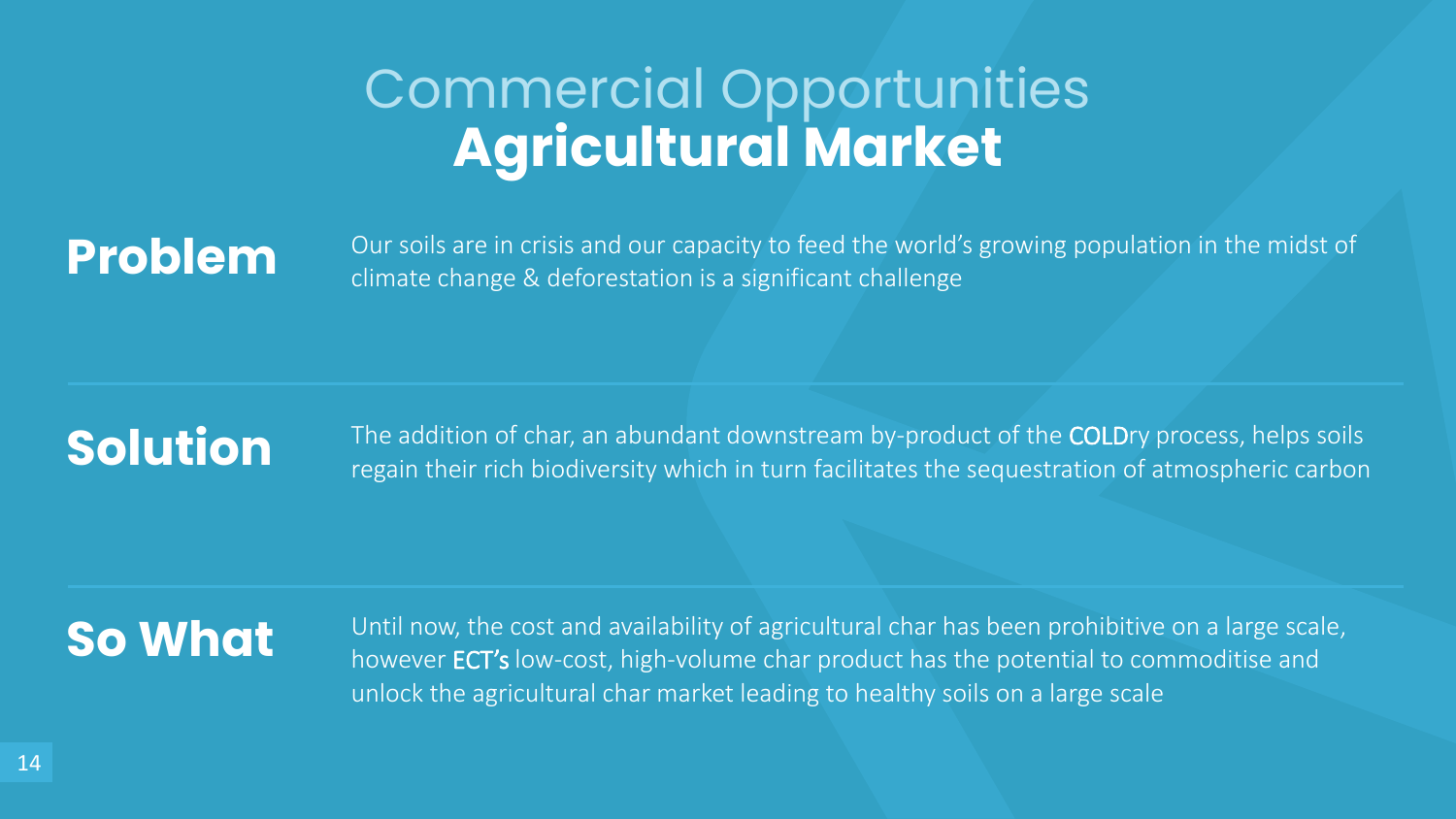### Commercial Opportunities: **Graphitic Carbon Market**

**Problem** The demand for electric vehicle (EV) & grid storage batteries is growing, driving demand for the critical minerals needed to make the batteries.

> Graphite is one of those minerals, with a global forecast deficit of 80,000t by the end of 2022, and demand expected to rise 30% annually through to 2030\*

**Solution** ECT's technology suite enables the cost-effective, net-zero emission downstream production of valuable carbon-based products, including graphitic carbon.

**So What** With the opportunity to deliver a scalable, affordable, reliable source of graphitic carbon, ECT is **Solution** positioned to become a key supplier to battery makers, supporting EV and grid storage markets.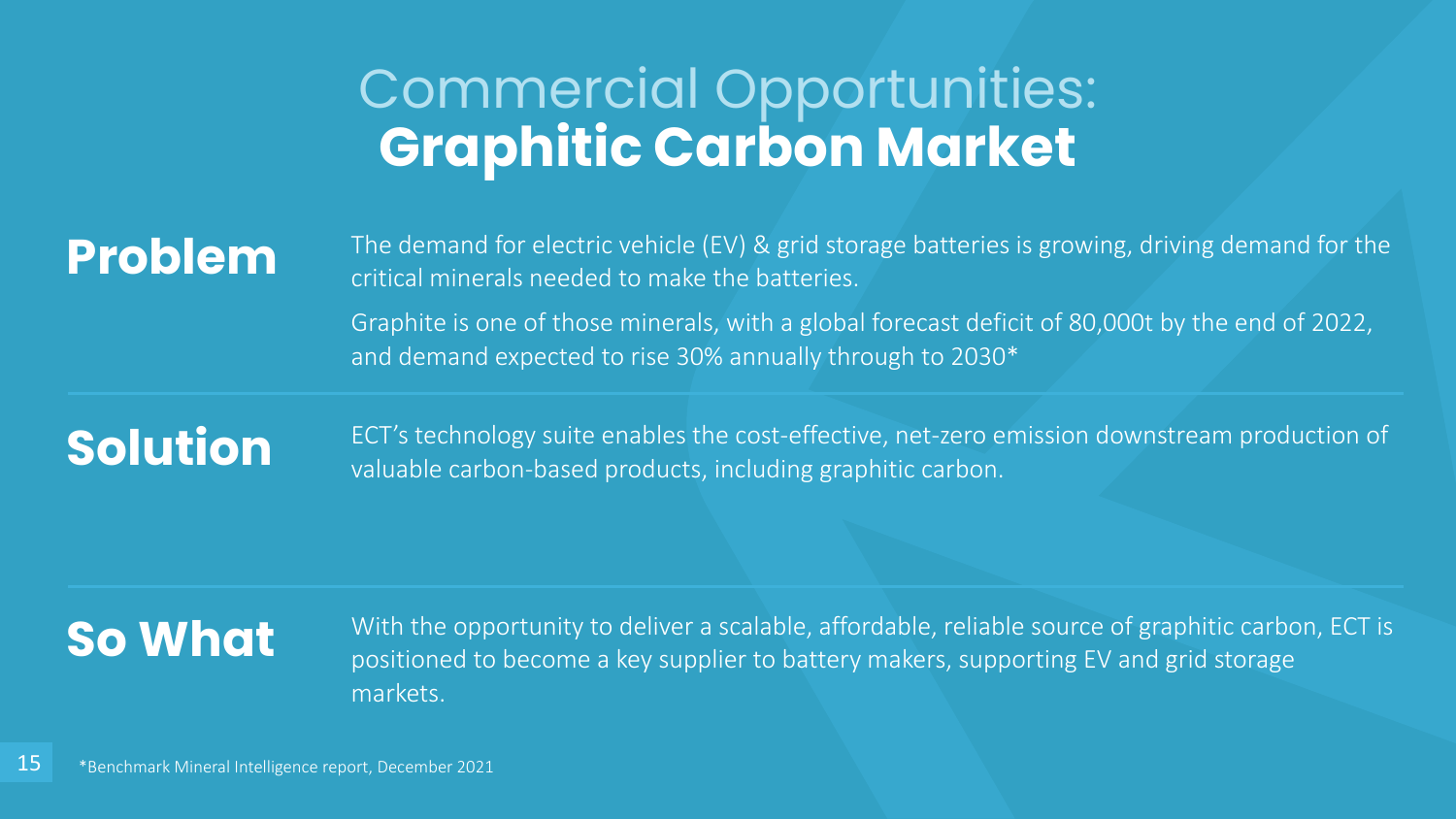### March 2022 **Project Updates**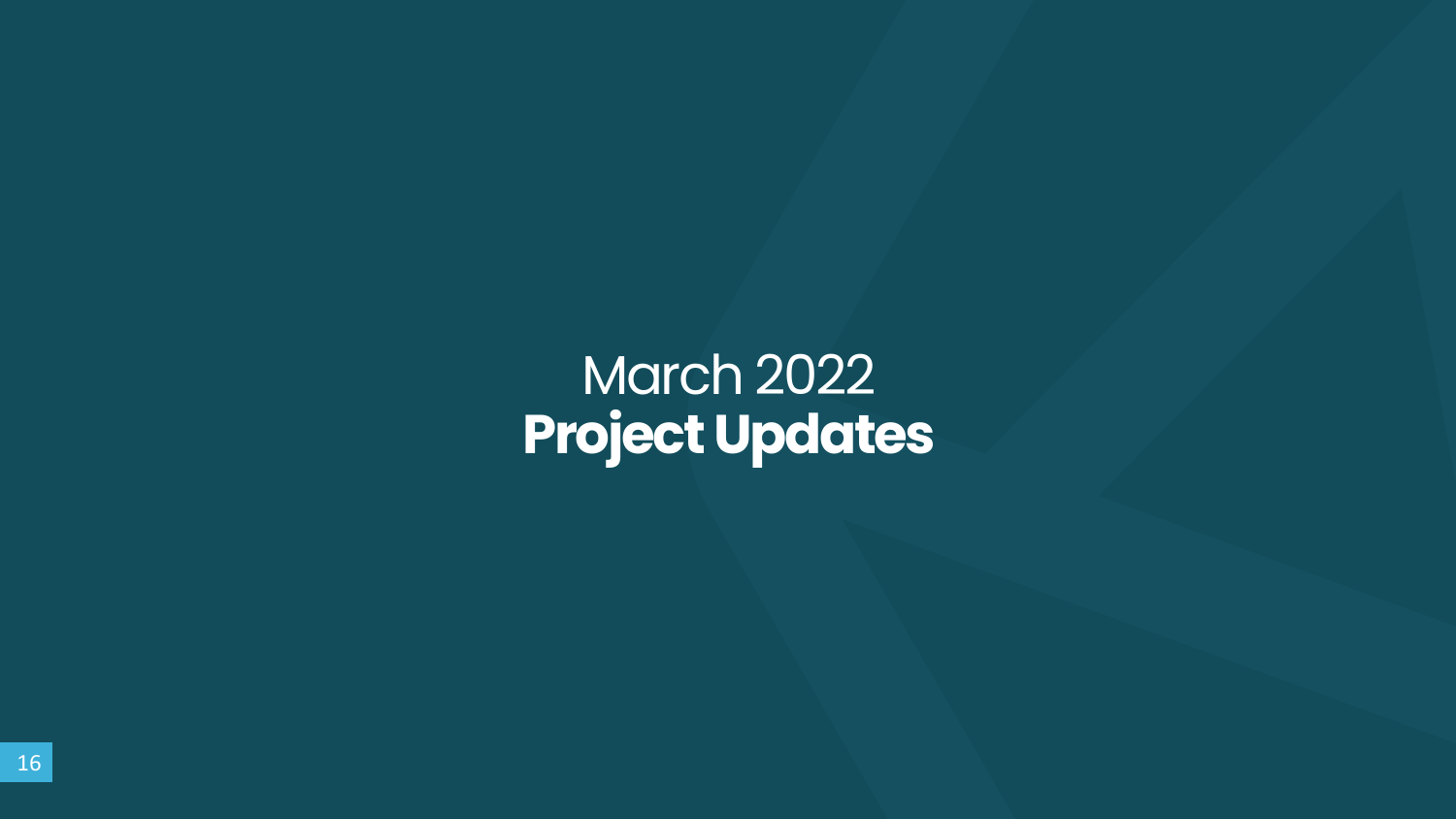### **Bacchus Marsh COLD**ry **Demonstration Project**



Phase 1 of the **COLD**ry Project is nearing completion, located in ECT is progressing partner selection for Phase 2 Bacchus Marsh, Victoria.

This will deliver a working demonstration of **COLD**ry at commercial scale.

17

### **Phase 2**

Phase 2 aims to demonstrate a net zero emission hydrogen and ag char process, including:

- Char and syngas production
- Formic acid production
- Dimethyl Ether production
- Hydrogen production
- Electricity production (hydrogen fuel cells & gas turbine)

As well as establishing an ongoing R&D facility for:

- Hydrogen use in transport & electricity markets
- Fertility improvements to agricultural char
- Fertiliser & soil health feedstock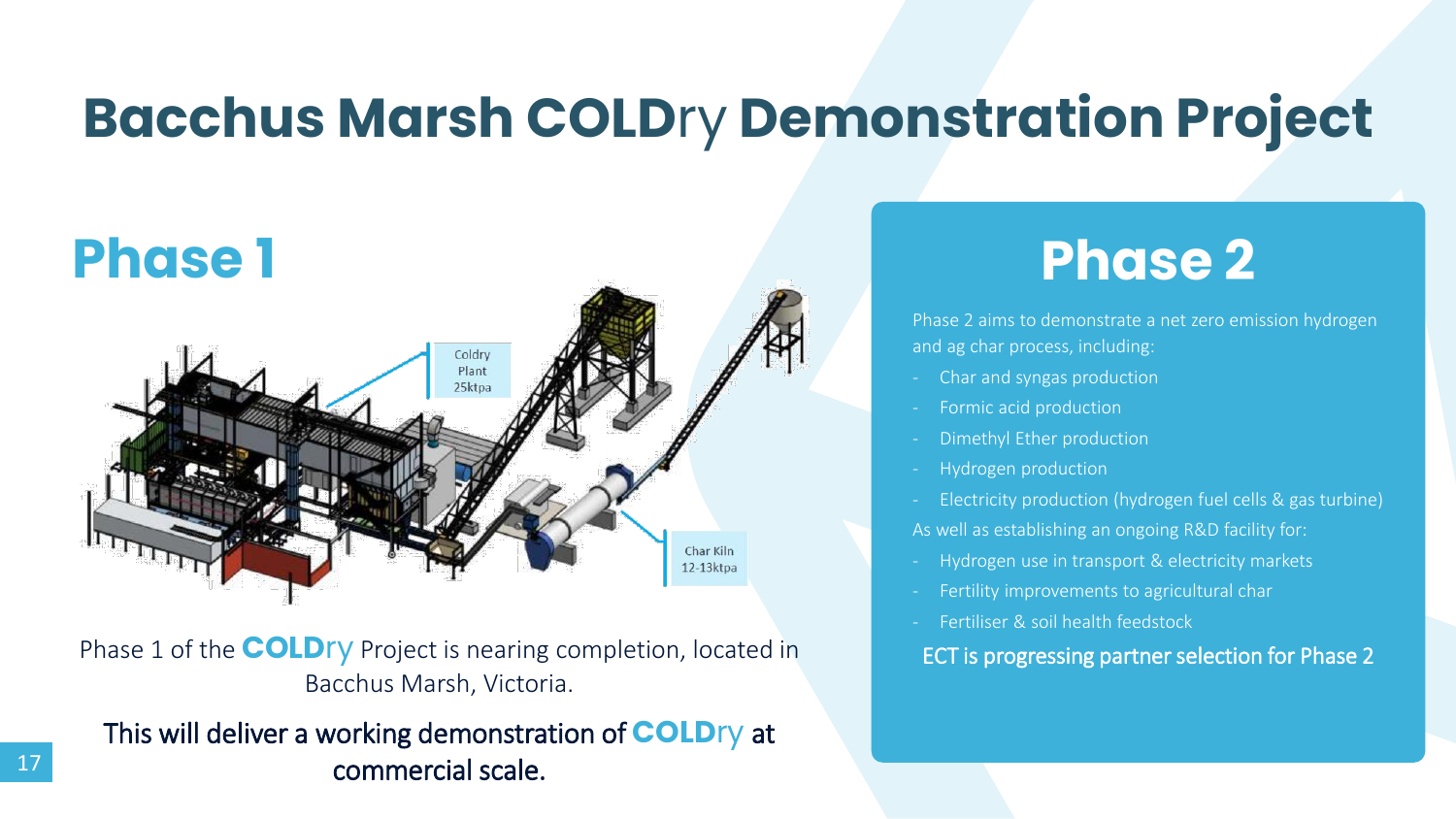Site acquired adjacent to the existing Yallourn mine and power station complex

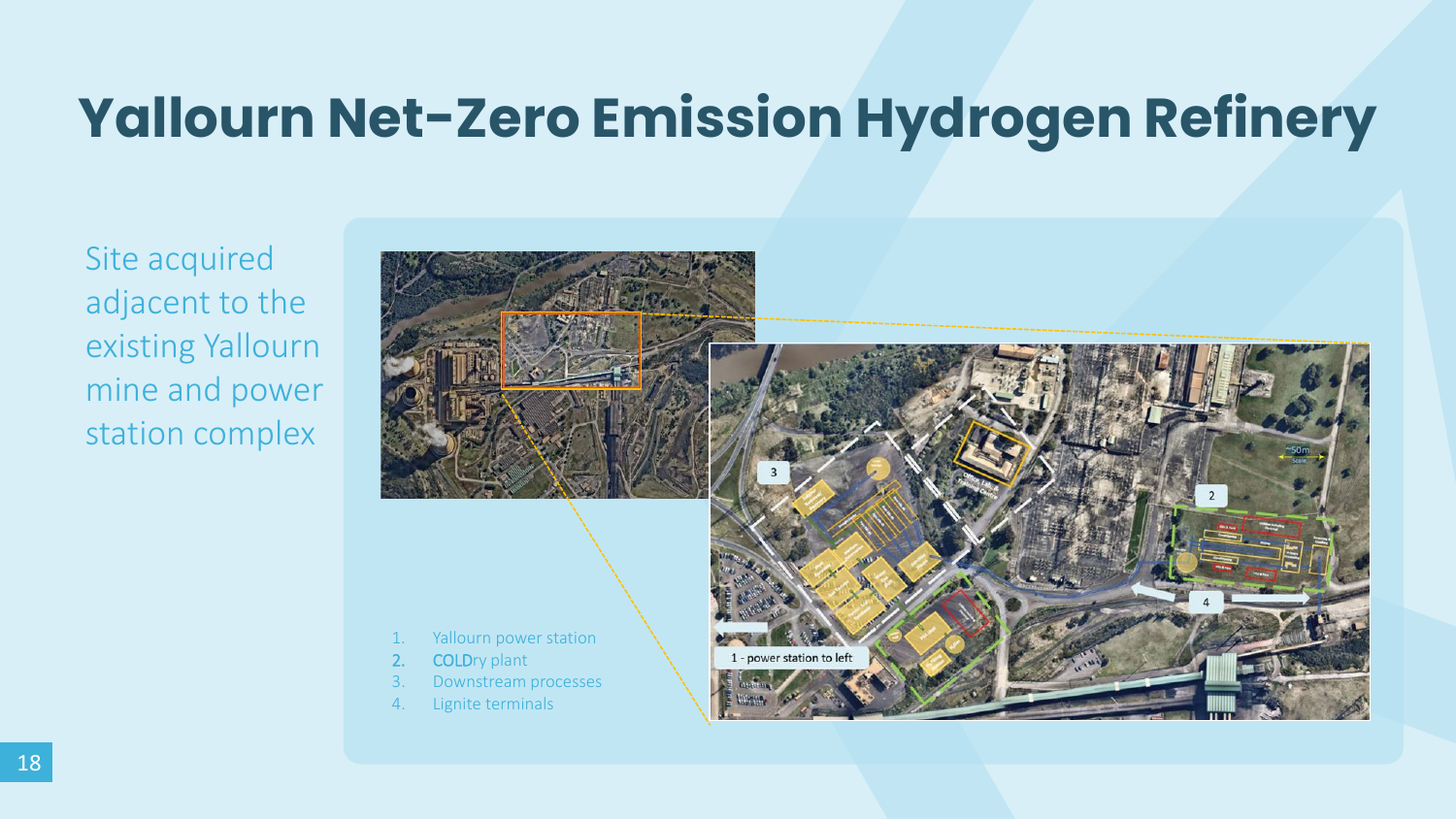- Front ended by a **COLD**ry plant, feeding dried **COLD**ry pellets to char kilns (syngas and char product streams)
- Syngas processed and reformed to provide hydrogen and CO<sub>2</sub> as major components
- Hydrogen and  $CO_2$  sent to formic acid and dimethyl ether plants
- Balance of syngas stream can be used in power generation step for either internal power needs or under power purchase agreement (PPA) with *EnergyAustralia*
- Char product streams have multiple uses. Main volume line is agricultural soil additive:
	- Ag Char replenishing soil carbon, enhancing soil productivity and biology, increasing atmospheric CO<sub>2</sub> absorption
	- Fuel char BBQ briquettes, carburiser (iron & steelmaking), specialty metal reductant and carbon additive
- Process delivers net negative  $CO<sub>2</sub>$  status
- Enhanced CO<sub>2</sub> absorption of soils via ag-char raises the prospect of significant production of Australian Carbon Credit Units (ACCU's)
- Future **COH**gen line increases hydrogen output, and further improves net negative CO<sub>2</sub> status and increased ACCUs
- Expansion to source increased biomass feedstock lines and increased **COLD**ry capacity to serve further downstream products, increased  $H_2$  consumption and greater export capability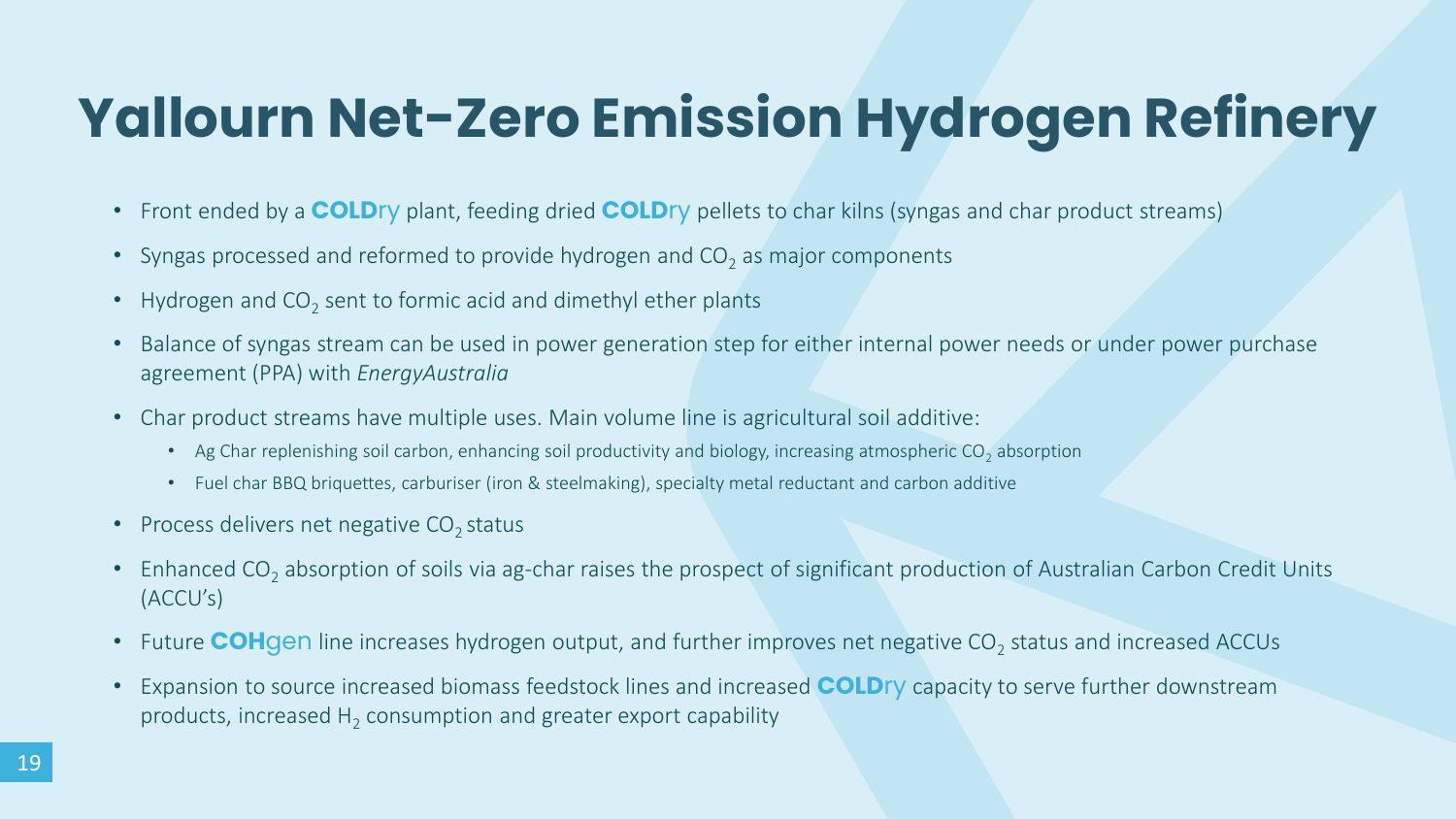

- Net zero hydrogen production from lignite & waste biomass
- Stretch target of \$2/kg by 2030
- No CCS required, making it immediately deployable
- Economic at small scale, supporting earlier market activation
- Scalable, modular design allows ramp up of hydrogen and hydrogen carrier products to match demand

### **Clean Hydrogen Critical Minerals Critical Minerals Soil Health**



- Production of graphitic anode material for lithium-ion batteries, supporting future surge in battery demand
- Lower environmental impact than lithium or rare-earth mining ensures social license for continued lignite extraction, in support of the energy transition

- Agricultural char production
- Soil health & productivity benefits
- Soil biome and carbon level improvements
- Stimulates increased atmospheric drawdown of  $CO<sub>2</sub>$
- Improved fertiliser utilization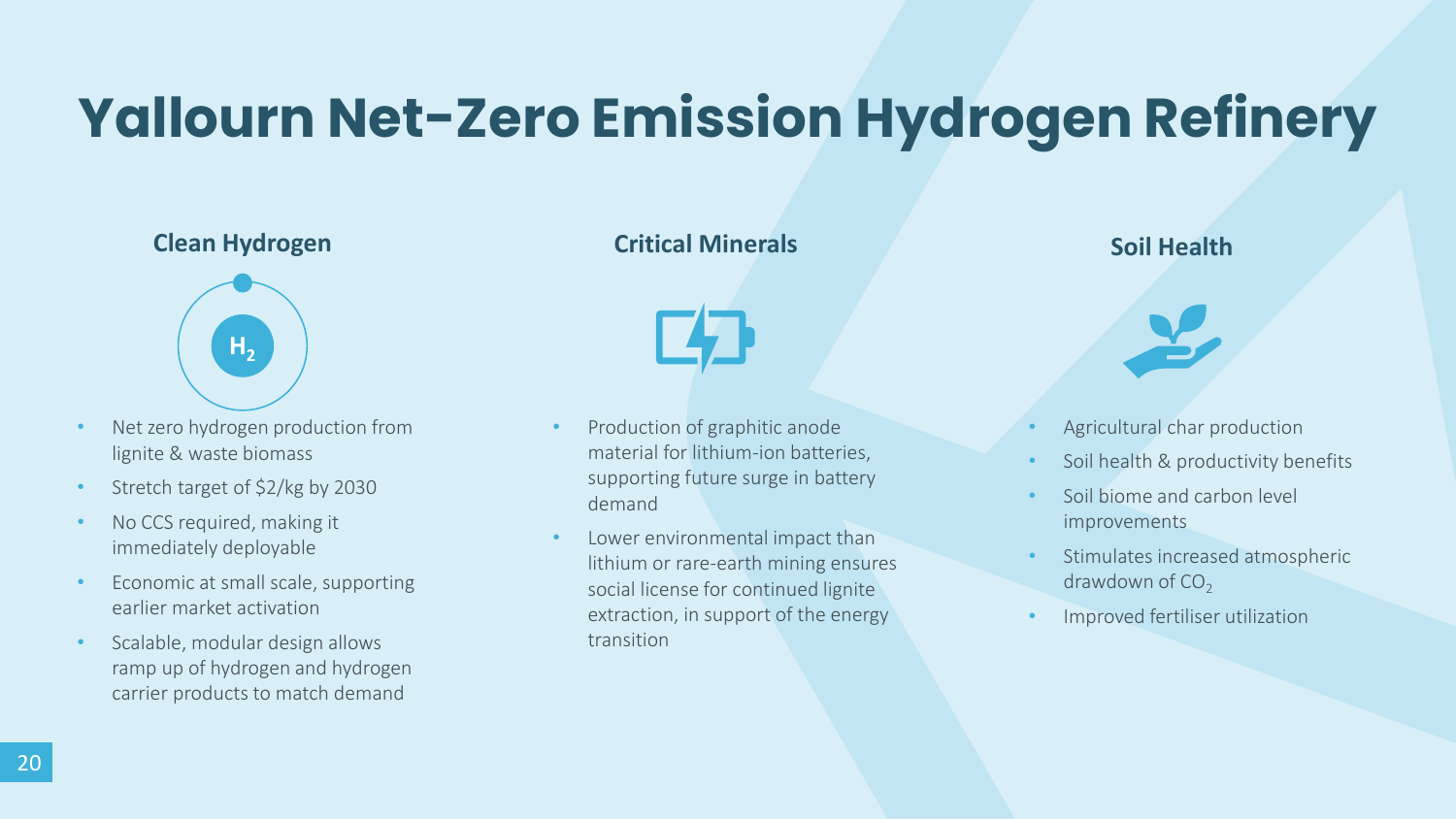### Project Diagram**Hydrogen Market Hydrogen Domestic &**  . . . . . . . **Export** . . . . . . . Hydrogen market activation phase (net zero) Hydrogen market Recycled heat Industrial & expansion phase **Formic Acid** Hydrogen carrier **Domestic &**  used for drying agricultural **CH2O2** applications **Export Markets** (net zero++) in COLDry Plant applications  $\ldots \ldots \rightarrow$ **National COLDry Hydrogen**  Zero emission **Syngas**  $\leftarrow$  Gas Turbine **Lignite Electricity**  electricity **Refinery Process Market** A - Soil health **COHgen Waste biomass Char** - Productivity → Agricultural Char **&/or catalysts Process** - ACCUs . . . . . . . . . . . . . . **COLDry Process COHgen Process (IP owned) (IP owned)** - Smokeless fuels **Zero emission lignite drying** Low cost, low emission  $\ldots, \ldots, \ldots, \ldots, \ldots, \ldots, \ldots$ Carbon Products . . . . . . . . . . . . . . . . . . 5 - Metallurgy The gateway drying solution to low - Battery material method for hydrogen

and zero-emission lignite use

production from lignite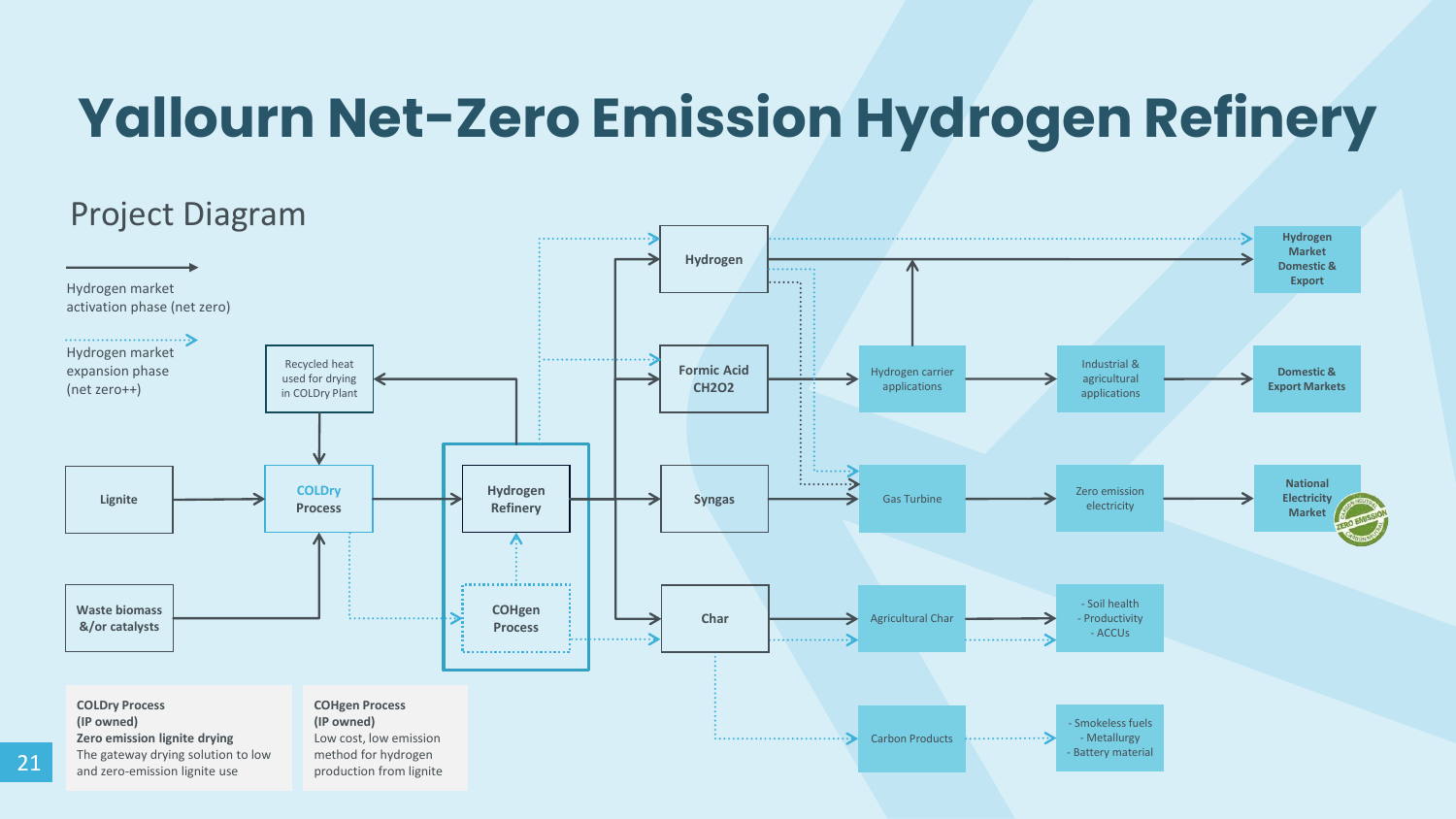### Process Flow Diagram

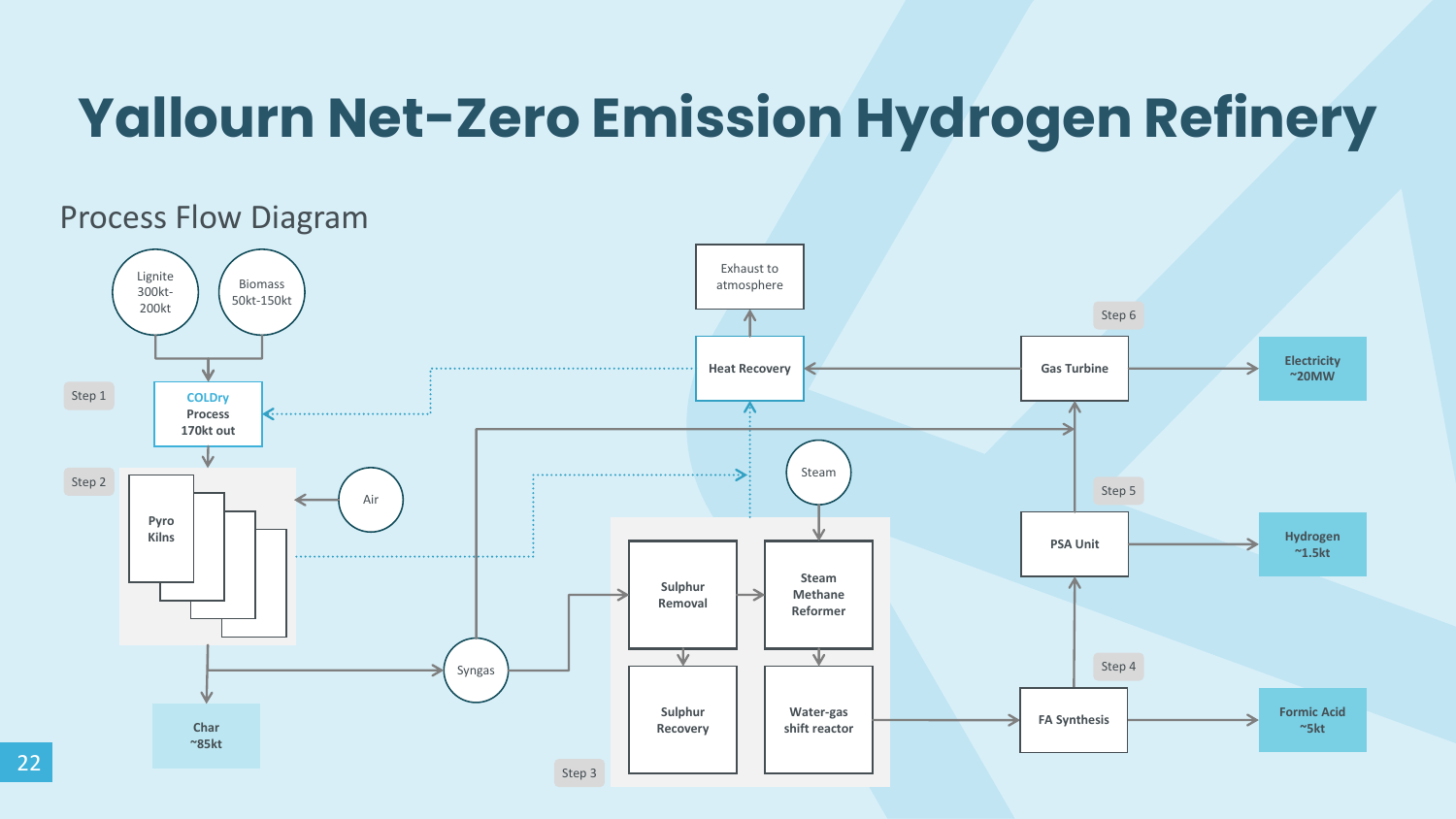

### **ESG** Credentials

- Strong ESG history in areas of Planet and Prosperity
- Quarterly ASX reporting on ESG metrics WEF Stakeholder Capitalism Framework adopted
- Demonstrated commitment to improving all areas, including Governance and People
- TCFD reporting for consideration in FY22 ECT Annual Report best practice amongst peers. ESG risks embedded in ERM process.

### GHG Net Zero Emissions Targets:

- Corporate Scope 1&2 H2 CY22 (Report/Mitigate)
- Bacchus Marsh Scope 1&2 CY23 (Report/Mitigate)
- Yallourn Scope 1&2 modelled CY22/3+ feasibility CP
- Total ECT Scope 1, 2 & 3 reporting  $-$  < H1 CY23
- "Full" Scope 1&2 manages scope 3 for partners

### **TCFD –Core Elements of Climate-Related Financial Disclosures**

| <b>Governance</b>            | • The organisation's governance around climate-related risks and<br>opportunities                                                                 |
|------------------------------|---------------------------------------------------------------------------------------------------------------------------------------------------|
| <b>Strategy</b>              | • The actual and potential impacts of climate-related risks and opportunities<br>on the organisation's business, strategy, and financial planning |
| <b>Risk Management</b>       | • The processes used by the organisation to identify, assess, and manage<br>climate-related risks                                                 |
| <b>Metrics &amp; Targets</b> | • The metrics and targets used to assess and manage relevant climate-related<br>risks and opportunities                                           |
|                              |                                                                                                                                                   |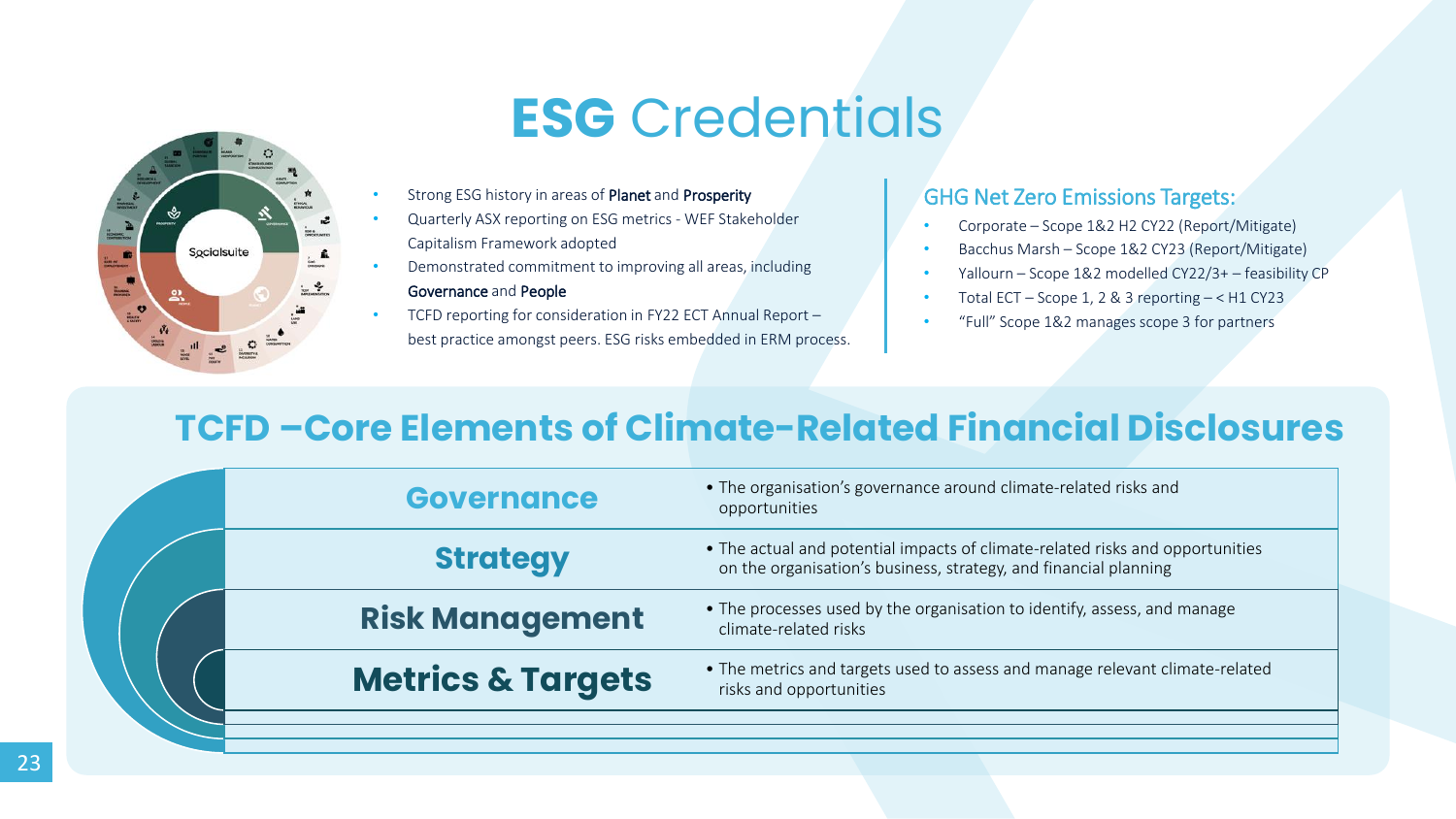# Investment Highlights

- A true net zero emission solution to Victoria's abundant and low-cost lignite reserves
- World's most efficient drying process enables lignite use in downstream conversion for high value products
- **COLDry** IP owned 100% by ECT and protected in major markets
- Aligned with Federal Government's technology-led net zero emission targets
- Bacchus Marsh **COLDry** Demonstration Project nearing completion in regional Victoria likely fast track partner engagement
- Agricultural char by-product offers significant opportunities for soil sequestration and enhanced food security
- Site purchased and feasibility work launched on Yallourn Net Zero Emission Hydrogen Refinery project in Latrobe Valley
- Engaging with industry partners to drive commercial outcomes
- Opportunities exist to expand platform with new decarbonisation and waste remediation technologies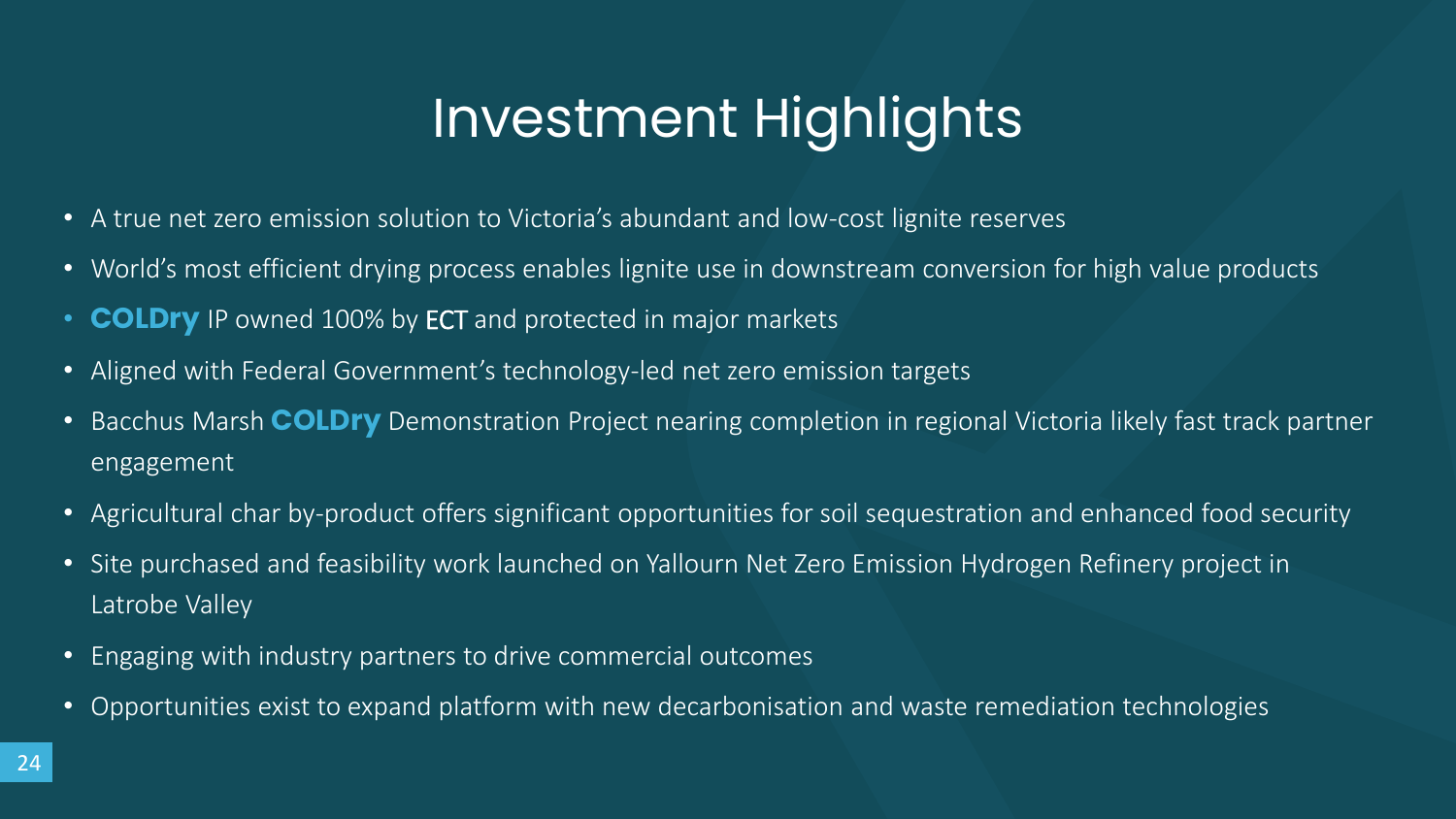### Corporate Snapshot as at 1 March 2022

| <b>Market Capitalisation</b>  |                                                                                                                                           | Shares on Issue | <b>Share Price</b> |  |  |
|-------------------------------|-------------------------------------------------------------------------------------------------------------------------------------------|-----------------|--------------------|--|--|
| $\sim$ \$38.6m                |                                                                                                                                           | 1.544 bn        | \$0.025            |  |  |
|                               |                                                                                                                                           |                 |                    |  |  |
| Directors & Key Management    |                                                                                                                                           |                 |                    |  |  |
| <b>Jason Marinko</b>          | Jason is an experienced public company CEO, Director and Chairman, with expertise in the technology and investment banking industries and |                 |                    |  |  |
| Non-Executive Chairman        | a proven track record in leading technologies to commercialisation.                                                                       |                 |                    |  |  |
| <b>Glenn Fozard</b>           | Glenn is an experienced commercial leader with over 16 years experience in finance and capital markets at both board and executive level  |                 |                    |  |  |
| <b>Managing Director</b>      | with a particular focus on R&D, Cleantech and Agricultural sectors.                                                                       |                 |                    |  |  |
| <b>Tim Wise</b>               | Tim is an experienced entrepreneur and Company Director with particular expertise in the energy, industrial innovation and technology     |                 |                    |  |  |
| <b>Non-Executive Director</b> | sectors has more than 20 years' experience in public companies and capital markets.                                                       |                 |                    |  |  |
| James Blackburn               | James has a strong executive background as a corporate development practitioner with over 24 years experience in governance, operational, |                 |                    |  |  |
| <b>Non-Executive Director</b> | and technical roles across research, investment and corporate services disciplines.                                                       |                 |                    |  |  |
| <b>Ashley Moore</b>           | Ashley is a Chartered Professional Engineer, with extensive experience in all facets of manufacturing, plant operations, supply chain     |                 |                    |  |  |
| <b>Chief Engineer</b>         | management, sales & marketing and major project delivery from 30+ years in industry.                                                      |                 |                    |  |  |